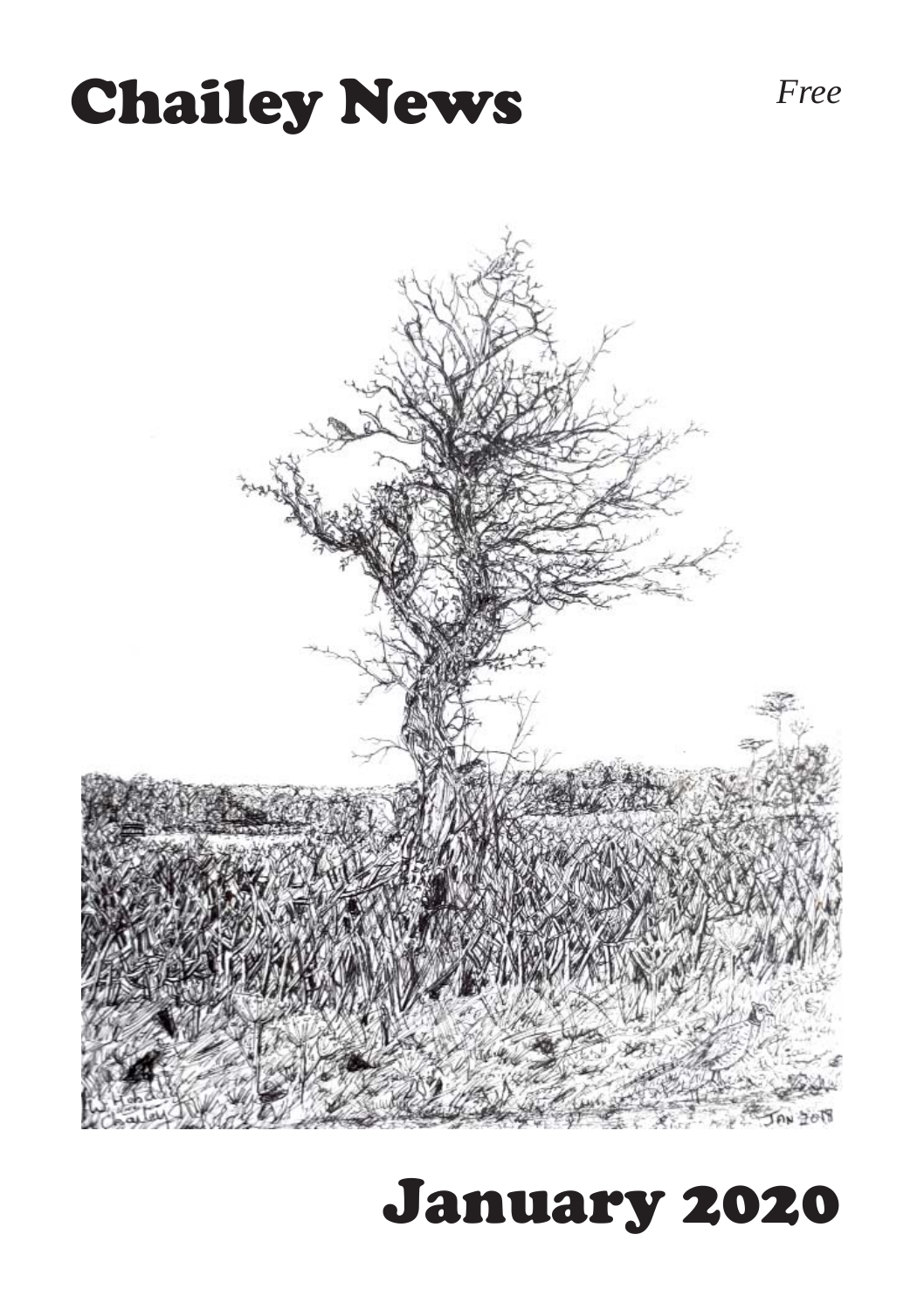## **The Church of St Peter Parish of Chailey**



**WEEKDAYS Monday 8pm Bell Ringing Practice Thursday 6.30pm Choir Practice New ringers and choir members always welcome. Transport to services can be arranged: please contact the churchwardens. The Church is open during daylight hours.**

**PRIEST IN CHARGE: The Parish is in Interregnum**

- **PARISH OFFICE : The Parish Office will be manned occasionally Teresa Wenban stpeterschurch12@hotmail.co.uk** Web site **WED** www.stpeterschailey.org
- **CHURCHWARDENS: Mrs Chris Peskett 01825 721431 Mrs Teresa Wenban 01825 722586**
- PCC SECRETARY: Mr Chris James 01825 722411

**MAGAZINE ADVERTISING & FLYER INSERTS: Mr Chris Jones 01825 508721**

 **E-mail jonespellingford@aol.com** 

#### **CHAILEY FREE CHURCH, SOUTH CHAILEY**

**Please see details of services and weekday activities later in magazine Contacts: Mr Roger Nutley 01273 890114 Mr Dave Caughley 01273 400785** 

| <b>ROMAN CATHOLIC MASS</b> |                  |                                  |
|----------------------------|------------------|----------------------------------|
| <b>Herons Ghyll:</b>       | Wednesday 9.30am | Sunday 11.30am Holy Days 12 noon |
| <b>Haywards Heath:</b>     |                  | Sunday 8.30am 10.30am 5pm        |
| Uckfield:                  | Saturday 5.30pm  | Sunday 9.30am                    |
| Lewes:                     |                  | Sunday 9am 10.30am               |

**For further information about Roman Catholic services and activities, please contact Mrs Mary Butterfield, 01825 724003** 

**(cover illustration by William Hobday. Commissions Taken. www.penandinkartist.co.uk. email: williamhobday@gmail.com)**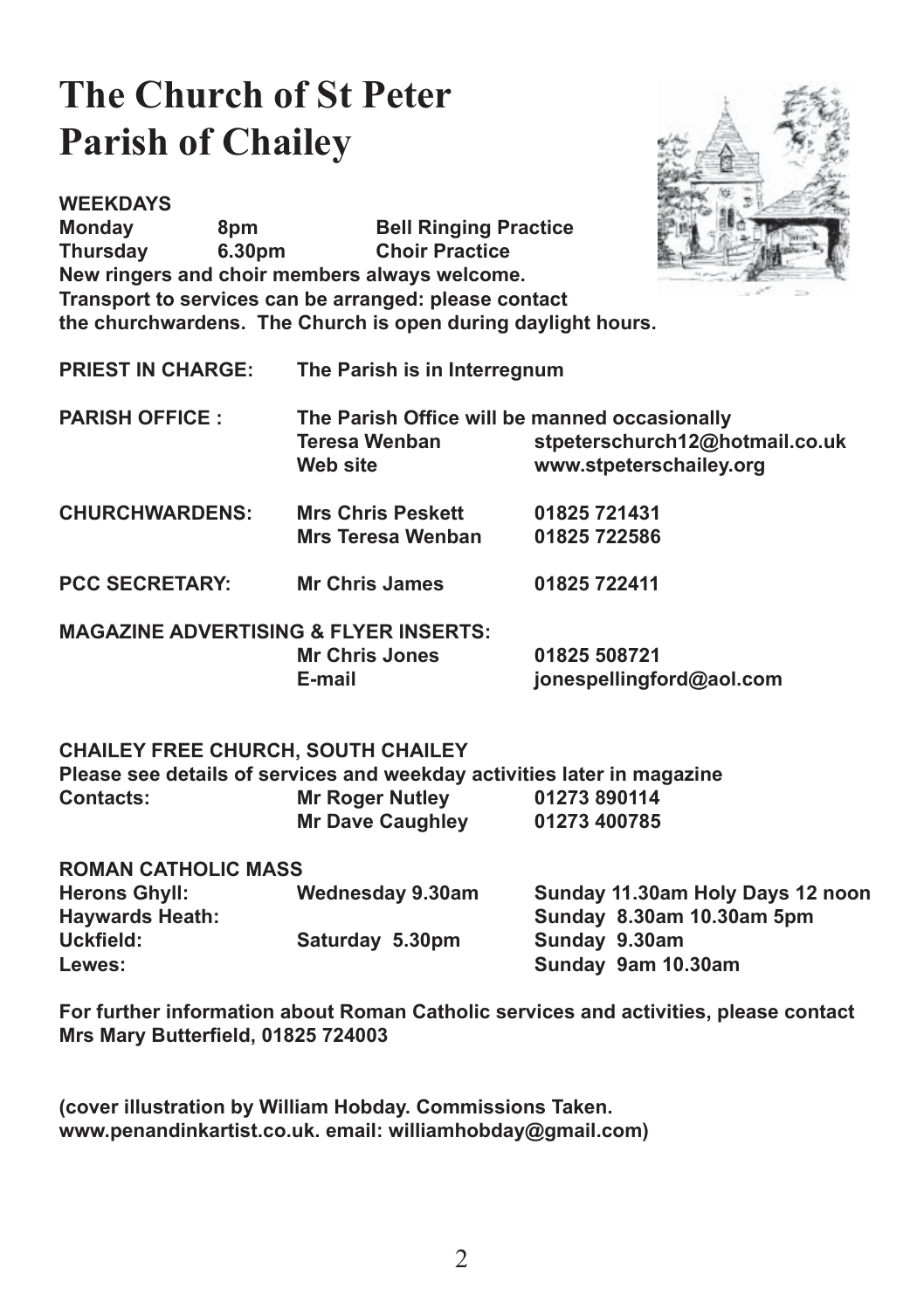

## **JANUARY SERVICES 2020**

**Sunday 5th January** *The second Sunday of Christmas*  8am Holy Communion (BCP) 10am Family Communion

#### **Sunday** 12th January *The first Sunday after Epiphany* 8am Holy Communion (BCP) 10am Morning Prayer

**Sunday 19th January** *The second Sunday of Epiphany*  8am Holy Communion (BCP) 10.00am Parish Communion

**Sunday 26th January** *The third Sunday of Epiphany* 

8am Holy Communion (BCP) 10am Parish Communion

**Sunday 2nd February** *PresentaƟon of Christ in the temple*  8am Holy Communion (BCP) 10am Family Communion

**BCP is the Book of Common Prayer (1662)***.* **All other EucharisƟc Services are from Common Worship: Order One***.* **We welcome everyone warmly and families andchildren are always welcome at all our services.**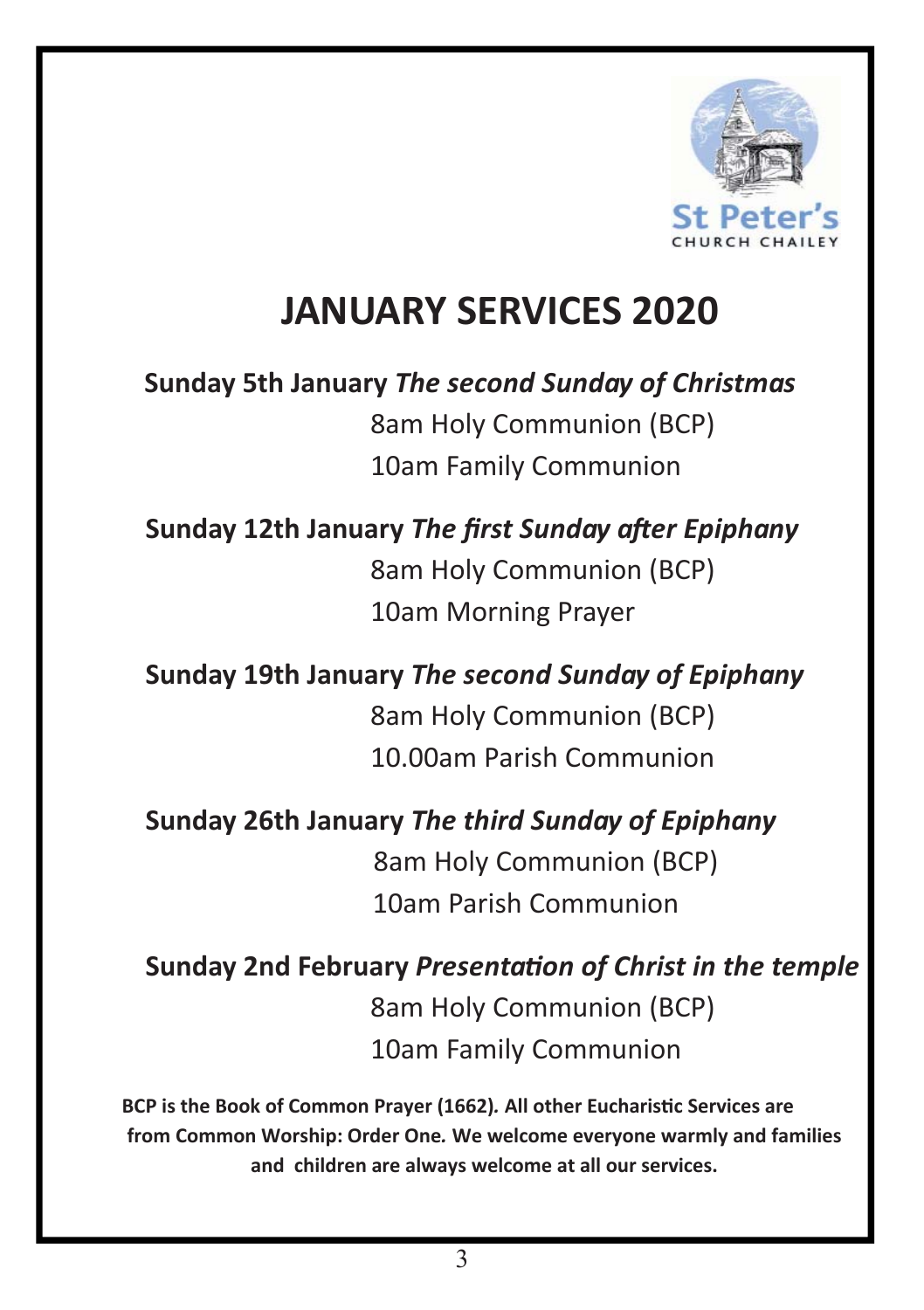

As you read this, Christmas Day was just a few days ago, but most of us still have our decorations and tree up. By the time Christmas arrived, some folk had already had their decorations up for over a month  $-$  the first home in the area that I spotted having a Christmas tree in the front room was in

Bolnore village on the 1st of November! So, when is the right time to take all the twinklies down? There is quite a lot of discussion, and even superstition over this! Confusion is rife as to when Christmas is formally over – and after exactly which evening decorations are said to bring you bad luck. Many people tend to take them down before they return to work, although according to Victorian tradition they should do it on Twelfth Night, in time for Epiphany.

Christians around the world celebrate Epiphany on Jan 6th. It is a public holiday in many countries and interestingly marks not one, but two events in Jesus' life; the first is the visit of the wise men, or kings, to the infant Jesus, and the second is his baptism as an adult by John the Baptist. The word 'Epiphany' comes from Greek and means 'manifestation'. It celebrates 'the revelation of God in his Son as human in Jesus Christ' to the whole world, ie, the Gentiles.

In the UK, people used to have parties on Twelfth Night, and it was a time to play tricks on friends and family, for example, hiding live birds in a baked pie crust, so that they flew out when startled guests cut into it, as in the nursery rhyme, Sing A Song of Sixpence - 'when the pie was opened the birds began to sing'. Other popular Twelfth Night customs include singing Christmas carols, chalking the door, having one's house blessed, merrymaking, as well as attending church services. In the past it was very important on this holiday to have a cake in the centre of the table. The cake had a dried pea baked inside it. Whoever had this in their slice would be 'royalty' for one day, no matter their position. Other items would also be hidden in the cake: if you had a clove, you were a villain, if you got a twig you were a fool, and if you found a rag, you were a girl of loose morals! A similar tradition continues today in France and Belgium, where a tiny model of a king is hidden in a yeasted 'crown' cake.

Shakespeare's play Twelfth Night, or What You Will was written to be performed as a Twelfth Night entertainment. The earliest known performance took place on 2nd February 1602.[32] The play has many elements that are reversed, in the tradition of Twelfth Night, such as a woman, Viola, dressing as a man, and the servant, Malvolio, imagining that he can become a nobleman.

It was actually the 2nd February, also known as Candlemas, which was historically the date when Christians took their decorations down, as noted in this poem by Robert Herrick (1591- 1674):

"Down with the rosemary, and so Down with the bays and misletoe; Down with the holly, ivy, all, Wherewith ye dress'd the Christmas Hall" — "Ceremony upon Candlemas Eve"

Feb 2nd is the date 40 days after Jesus' birth, when, as a baby, he was presented in the temple, according to Jewish custom. Candlemas is the midway point between winter and spring, and the time when, historically, all candles to be used in church during the coming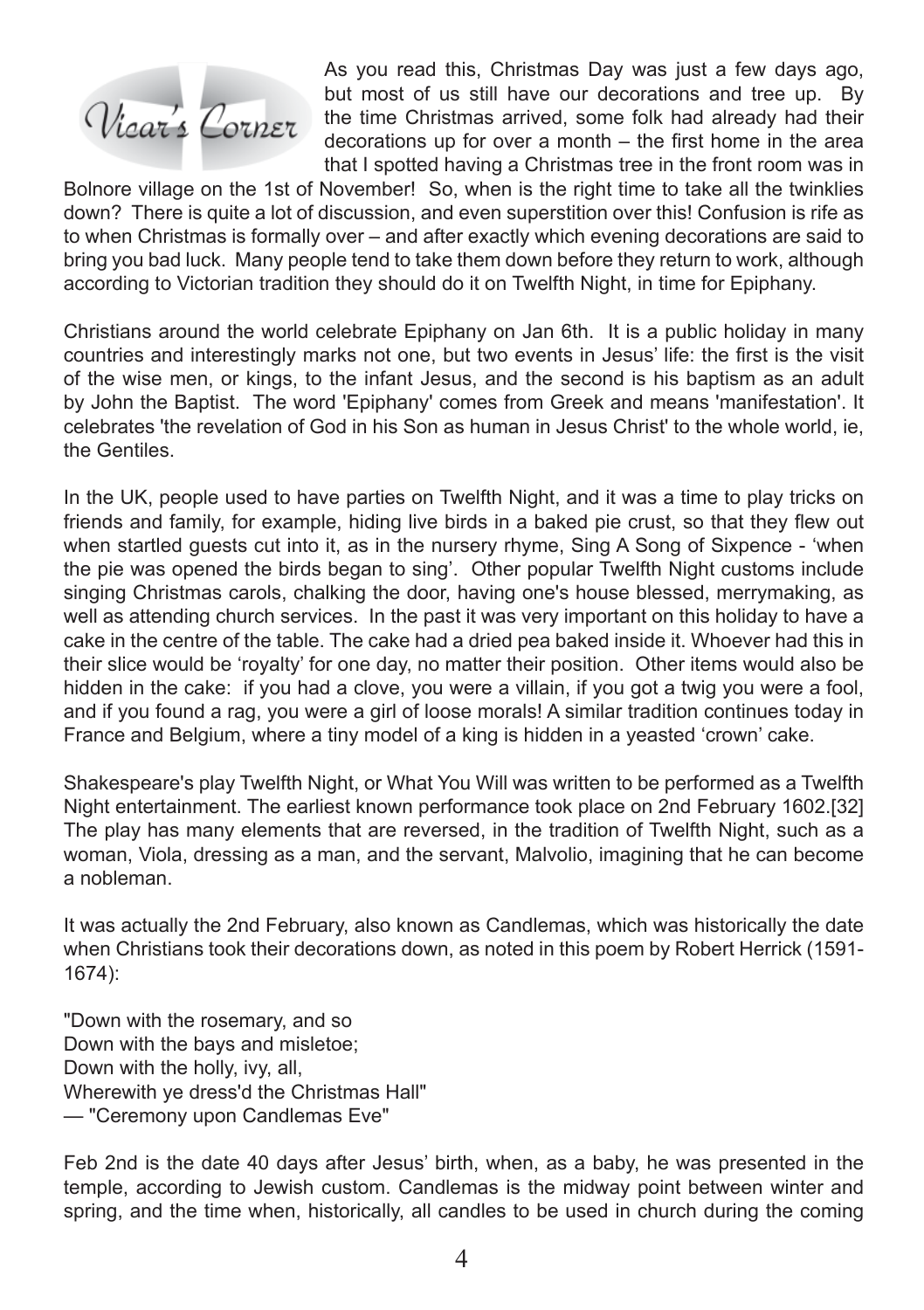year were blessed in a special service.

So, if you want to leave the decorations up until 2nd Feb, there is ample historical justification for doing so! Or you can opt for the earlier official 'Twelfth Night'....or, really, whenever takes your fancy! You can rest assured that you will absolutely not invoke any kind of bad luck whenever you do it.

As we mark the period of Epiphany at St Peter's, work will at last begin on the re-ordering of the church interior. The builders will start in the first week of January, and aim to have completed the work by April 3rd, a week before Easter. Although we believed we would probably need to 'move out' of St Peter's for our services during the building work, the builders have said that they will ensure that they clear up sufficiently so that we will be able to have the use of most of the church on Sundays! This is great news, but we may still need to have an emergency plan at short notice. The primary school Head has kindly said that we could use the school, if needs be, (once we have liaised with the caretaker,) but in the meantime, church it is! You might want to pull on an extra layer or two.......!

On this theme, we will have a number of relatively long lengths of solid oak church pews available for folk to buy (any realistic offers accepted) from January onwards. If you would like one, or a section, whether for the home or garden, or to 'recycle' into another piece of solid oak furniture, please contact either of the church wardens as soon as possible. We have had some requests already, so do put your orders in before it's too late!

With all best wishes for a very happy and healthy New Year and 2020, from all at St Peter's.

Christine Peskett - Churchwarden

#### **January Parish Register 2020**

Deaths Rosemary Usborne 6th November 2019

Jenny Barbour 20th November 2019

#### **From the Parish Leaflet January 1920**

January 1920

A most successful Christmas Party was held on December 30th, and in spite of a very rough evening about 130 people assembled in the Parish Room at 6.00 pm. An excellent tea was provided which all seemed to enjoy. This was followed by a short concert and then Miss Grounds kindly accompanied Musical Chairs and Sir Roger de Coverley. Our best thanks to Mrs Jellicoe and her helpers who so kindly decorated the room and tables.

*Note: Musical Chairs needs no explanation but Sir Roger de Coverley was a lovely old country dance. The name refers to a fox and the steps imitate a hunted fox running in and out of cover. Bet you didn't know that!* 

*Happy New Year!* 

*Annette Shelford*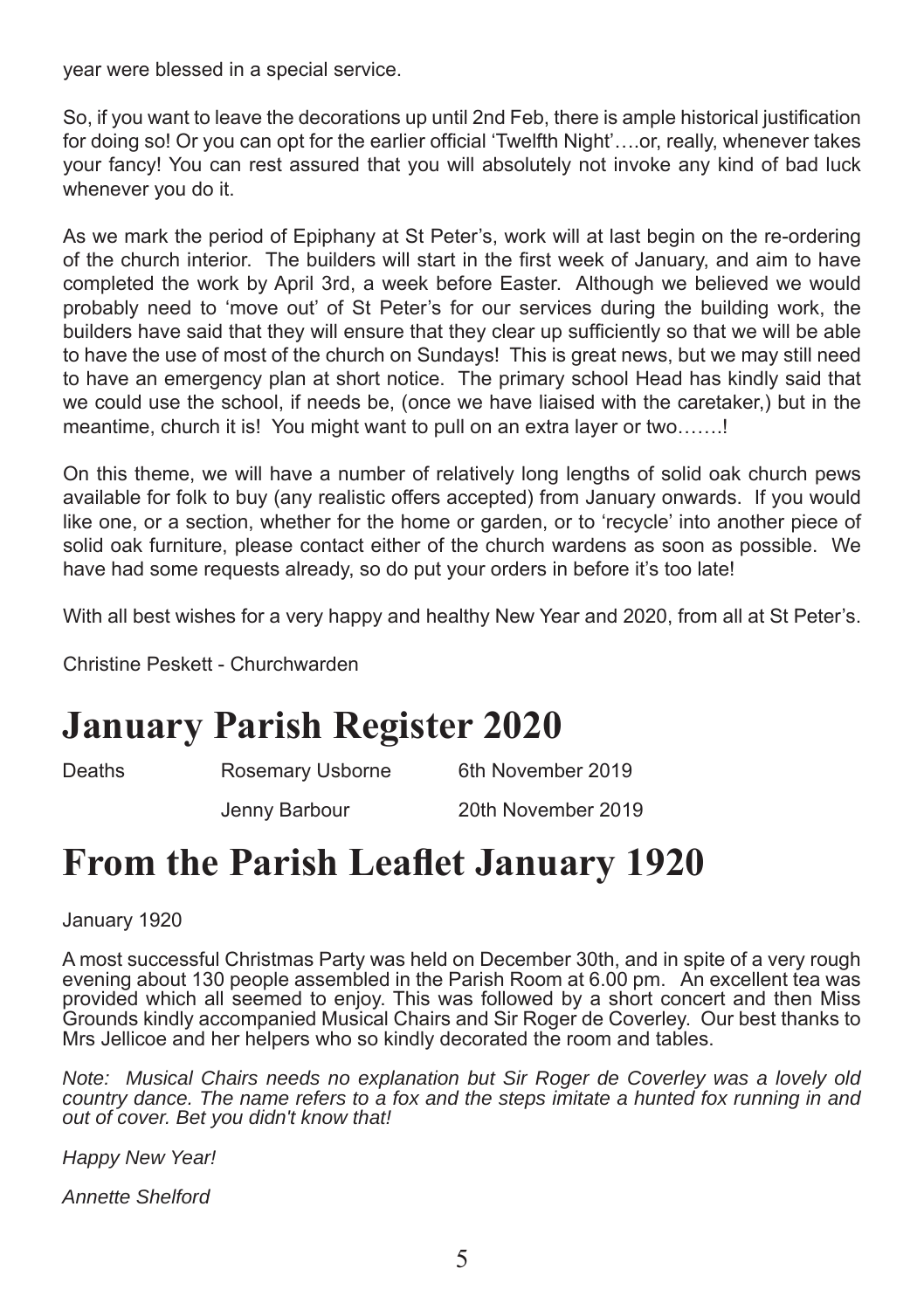

6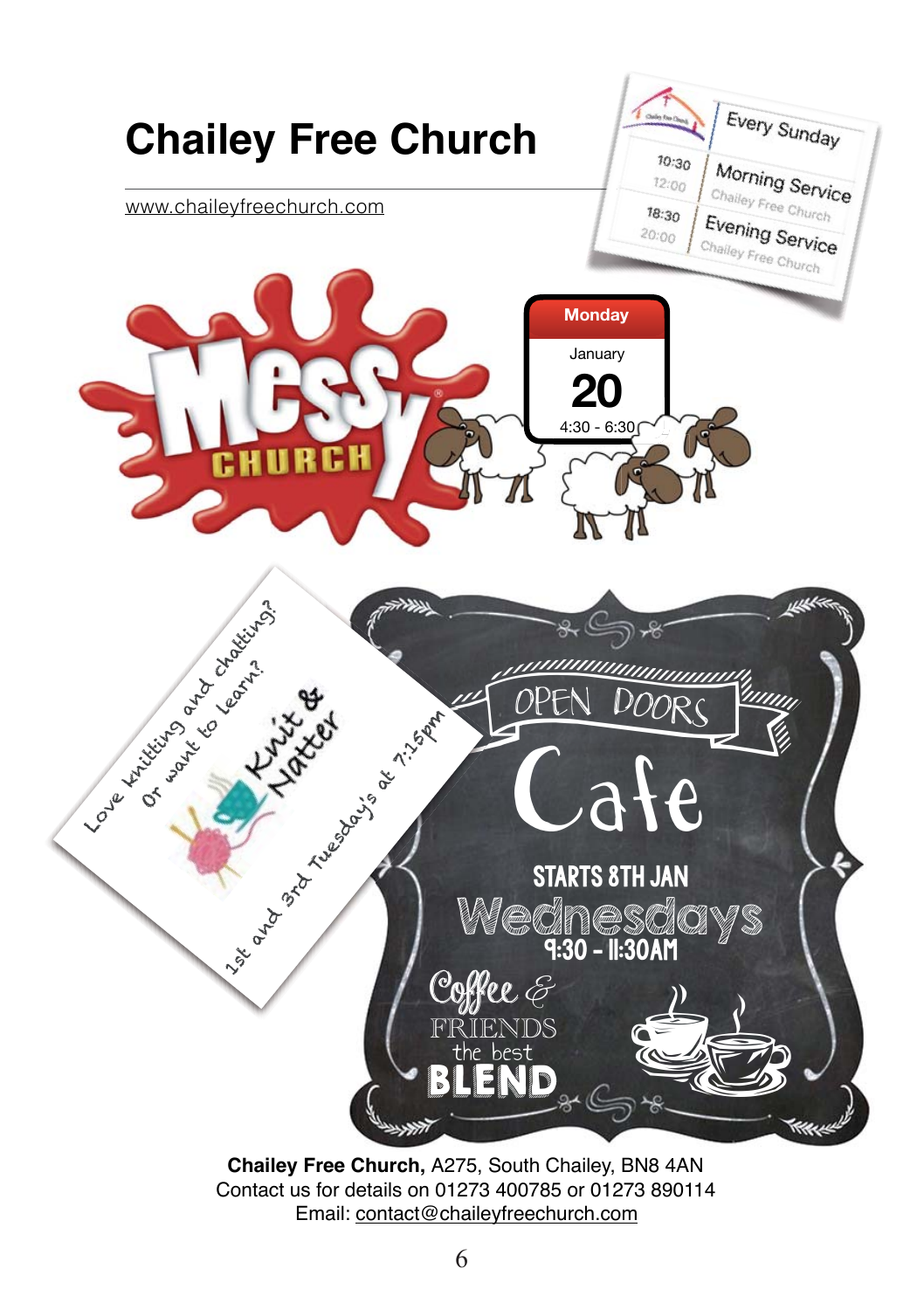# **Chailey Commons Society**

Our 2019 year finished on a high note with an excellent talk by Fran Southgate called 'Waterproofing our landscape' in which she illustrated the process of how the rain and surface water is channelled successfully through the local river systems to retain it where it can be most effectively stored and used. Fran has contributed to various schemes in Sussex together with the Sussex Wildlife Trust and is also working with the Natural Flood Management Project throughout the area.

Our programme of activities for 2020 will be starting on Thursday January 9th 2020 at 7.30.p.m. in Chailey Village Hall when we will have an illustrated talk by Steve Alton on 'Managing people and livestock on Ashdown Forest'. Steve is a Conservation Officer on Ashdown Forest and has expert knowledge to share with us about the management of this well-known ancient and much used local heathland. Parking and refreshments and we welcome visitors.

Our planned programme of activities for 2020 will again include Birch Cutting sessions following our successful start made last January – dates will be Sundays January 12th and 26th from 10.00 until 3.00.p.m. Join us for an outdoor workout cutting and bundling birch on Pound Common. Meet at Pound Common car park (BN8 4EB) with parking either there or just across at Romany Ridge car park. The birch will be stored ready for our besom broom and kindling workshops later in the year. Bring your own gloves, secateurs or loppers if you have them and bring a mug to enjoy some warming soup.

If you enjoy walking on the commons you will understand what a special place this nature reserve is, but if you are new to the area or would like to know more about our valuable heathland, we welcome visitors at all our activities and meetings so do come along and meet us and join the Society.

For further information, visit our website – www.chaileycommons.org.uk or our Facebook page www.facebook.com/chaileycommons/

A happy and peaceful New Year to everyone.

*William Coleman*

*01444 831098*

#### **The Rob & Ann Bequest**

The Rob & Ann bequest has invested £50,000 to yield £2-2,500 p.a. to help young people start their working lives, tools, equipment & fees to vocational courses and give a bonus at Christmas to the aged, infirm and lonely. Request in writing  $R$  & A Bequest, Bineham Garden, N. Chailey BN8 4DD

*Best wishes, Rob & Ann*

## **Toddlers Group**

We now have a Toddlers group up and running at St Peter's Church. This is a free group which meets in the church on a Friday morning between 9.00am and 11.00am. Toys and activities for children. Free refreshments during the morning. Baby changing facilities. We welcome new Toddlers and their parents, grandparents or carers to this group. Contact the parish office (01825 722286) stpeterschurch12@hotmail.co.uk for more information.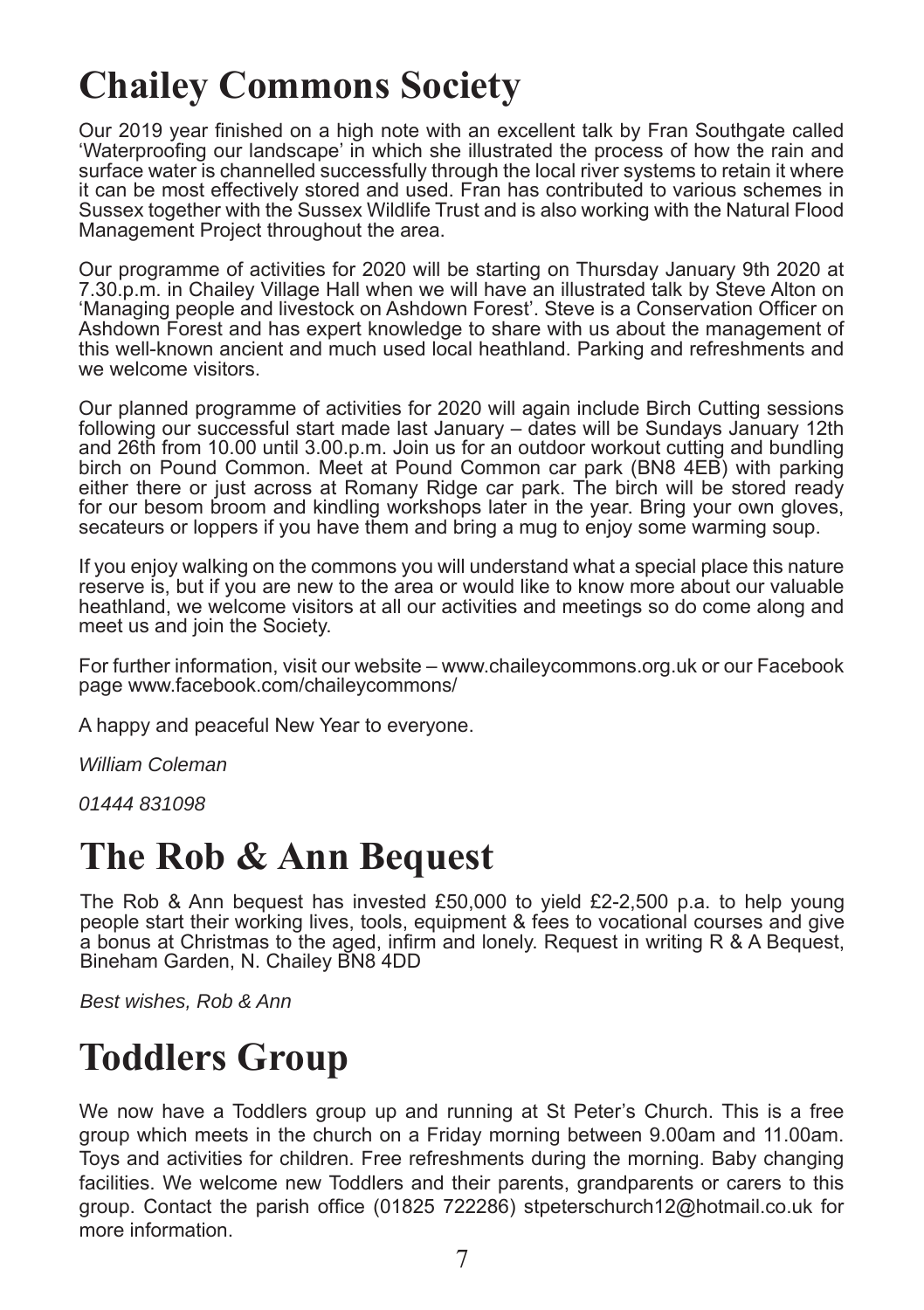

#### **CHAILEY REPAIR CAFÉ WELCOMES ITS 1000th VISITOR!!**

Two surprises awaited Phil Machell from Newick when he called into Chailey Repair Café on Saturday 14th December to get his CD player fixed. The first was that

his CD player wasn't working because one of his grandchildren had put a 10p piece in it. And secondly, Phil was Chailey Repair Café's 1000th visitor! Presenting him with a bottle of bubbly and one of the Cafe's electronic Christmas trees, founder and coordinator Bryan McAlley said:

"We had no idea when we first opened 18 months ago that we would have attracted 1000 visitors by the end of 2019. We have been very humbled by the interest and support shown by the local community and our visitors, who come from all parts of Sussex and Kent"

Bryan added " Phil's broken CD player is typical of the challenges we are presented with each month – but it's not often that our customers go home with an extra 10p in their pocket!!"

Chailey Repair Café is part of a world-wide movement where volunteer experts repair things free of charge – although a donation towards running costs is invited. Anyone can bring along broken items or clothing needing repair from home, and have a cuppa and a cake while they wait!

Chailey Repair Café next opens at Chailey Parish Hall 10am – 1pm on 11th January 2020, and then normally on the second Saturday of each month..

If you would like to know more, contact them at chaileyrc@gmail.com or find us on Facebook.



#### **CONTINUED ROAD SAFETY PROBLEMS IN SOUTH CHAILEY**

Currently, I and many others are supporting Chailey School's petition asking what local opinion is as far

as a safe crossing on the A275.

Some residents might recall that I also put forward a petition some years ago on this very same subject and have written regularly in the Parish News representing– Chailey School – its students – teachers – parents/families, as well as all the residents living in South Chailey – both young and old.

Our Parish Council has, for some time, wished to see a safe crossing and I thank them for their efforts. Our County Councillor - Jim Sheppard is also offering his support for the petition. As a father whose daughter attended Chailey School and an ex-governor, I have asked him to represent our local views.

#### CHAILEY CLASSIC AND VINTAGE TRACTOR CLUB

On Saturday 14th December these wonderful tractor drivers and supporters will have held their Christmas run, all in aid of St. Peter and St. James Hospice which means a great deal to so many families. Making charity events fun – full of laughter and music whilst and raising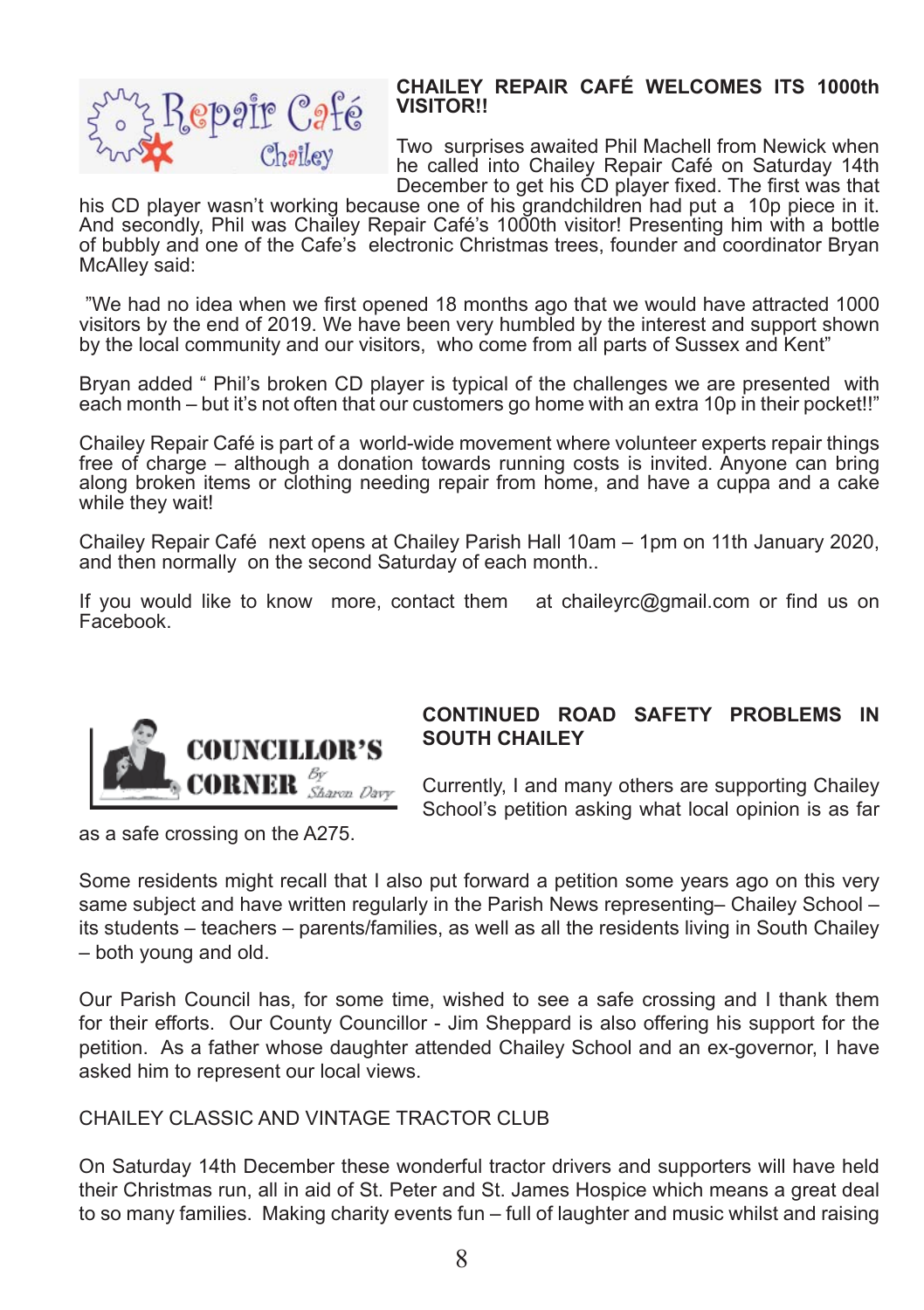money for our local Hospice. Their late afternoon and evening festivities would have been held at the Sloop Pub.

Cllr Sharon Davy email sharon.davy@lewes.gov.uk Tel: 01444 831 336

#### **Chailey Horticultural Society**

Now the trials and tribulations of Christmas and the New Year are over it is time to get down to the business of gardening.

January, February and March are the months to prune apples and pears. Apple pruning can seem to be a highly complex procedure what with tip bearing, partial tip bearing and spur bearing varieties. Forget it and proceed on a few basic principles. Remove any dead or canker infected branches and burn them. Then stand back and look at the tree. What you are aiming for is a bowl like structure which will allow a good flow of air and let in in plenty of sunshine to ripen the fruit. Now think of ease of harvesting and don't let the tree get too tall. Now remove any crossing or inward directed growth and shorten by a third most new growth but leave some to form the shape of the tree. Remove all the wispy growth and ensure the grease band is in place and job done.

The same applies to pears though they tend to have a more upright stature which needs controlling.

Prune the spurs of the wisteria to about 3" from their main branch to include two to three plump flower buds.

Cut autumn fruiting raspberries down to ground level and cover with a layer of compost or well rotted farmyard manure.

On the vegetable plot remove all yellowing and dying leaves from brassicas and try and avoid walking on wet soil to avoid compaction.

Now for those desperate to get planting how about aiming for an early crop of potatoes grown in a potato sack or bucket? Buy a first early variety as soon as you can. Swift is the best all rounder. Get them chitting in a cool , dry but light frost free place( try using an old egg box). They will need to be grown in a warm , light frost free environment such as a heated greenhouse or conservatory. One of the advantages of growing in sacks and buckets is that they can easily be moved around. For the growing medium use well rotted farmyard manure and compost mixed with a bit of ericaceous to protect against scab.

Place 6" of growing medium in the bottom. Place four potatoes shoots uppermost and cover with a 2" layer medium and as the soots emerge keep adding medium until just below the top. Keep damp . Try and get planting done in the second half of February for a crop in early May.

Wet January days are a good time to sterilise tools and pots ready for the spring using a weak solution of Jeyes fluid. The same solution can be used to clean the poly tunnel and greenhouse glass.

In February real planting can start so why not invest in a propagator to enable an early start.

Our schedule for 2020 is now available from The Five Bells , The South Chailey Surgery and myself or any committee member. Our Spring Show is on 21st March.

*Peter Estcourt* - pge44@icloud .com *07803179708*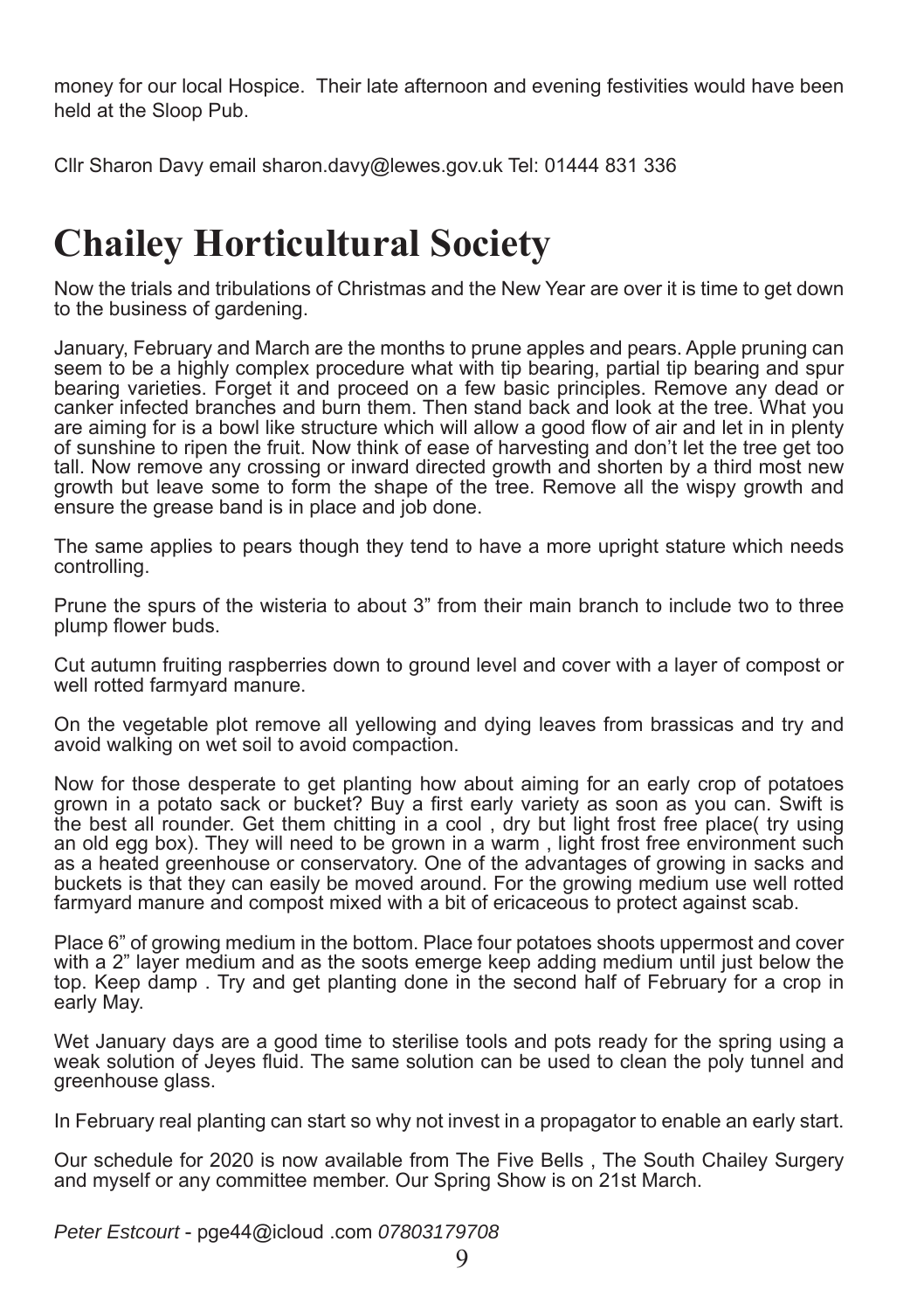# **WI**

Our next meeting will be on Tuesday 7th January 2020 at 7.30 pm when our speaker will be Dr Helena Griffiths. Her subject is Volcanoes, Earthquakes and Tsunamis, sadly a topical subject just now and this will be a fascinating talk.

In December we had an evening with Gilly Halcrow who entertained us with ' Our Christmas Traditions.' We also had our annual Christmas Lunch which was very enjoyable.

We meet on the firsst Tuesday of each month at 7.30 pm in Chailey Village Hall when we are always pleased to welcome prospective members or guests who wish to come along. For the nominal sum of £3 you can listen to the speaker and enjoy some home made refreshments.

#### **OTHER LOCAL NEWS**

# **Cafe Writing at The Pantry, Church Road, Newick**

If the dark days of January are chilling your spirits, why not plan yourself a bit of light relief with our monthly cafe writing sessions at The Pantry. Cafe Writing sessions are fun, informal, taught creative writing classes that use the cafe environment for inspiration as well as refreshment. We look at the work of other writers and do a variety of writing exercises intended to develop particular skills in an enjoyable way. The sessions are led by local writer, Helen Stockton, perhaps best known for her 'It's a Dog's Life' column in Sussex Living Magazine. The sessions are 10.00am-12.00 noon and cost £20 payable on the day (not including refreshments). We are meeting on the following dates:

| Wednesday | 22 <sub>nd</sub> | January  |
|-----------|------------------|----------|
| Wednesday | 19th             | February |
| Wednesday | 18th             | March    |
| Wednesday | 22 <sub>nd</sub> | April    |

To find out more or book your place, please contact Helen by e-mail stocktonwriting@gmail.com or 'phone *07784538965.*

#### **Newick Country Market**

**Every Friday 10 am to 11 am Newick Village Hall**

Make it your New Year Resolution to come and see us in the Village Hall on Friday 10th January when we open after the Christmas break. We have a wide range of homemade and locally grown produce, bespoke greetings cards and flower arrangements for that special occasion; savoury or sweet bakes as the fancy takes you. Orders can be taken for any of the above, and special diets can also be catered for.

All the items are produced by members of the market and our cooks have the required standard of Food Hygiene Certificate.

If you haven't met us before why not drop in for some freshly brewed coffee, meet friends and catch up on village news.

We would like to take this opportunity to wish everyone a very Happy New Year and look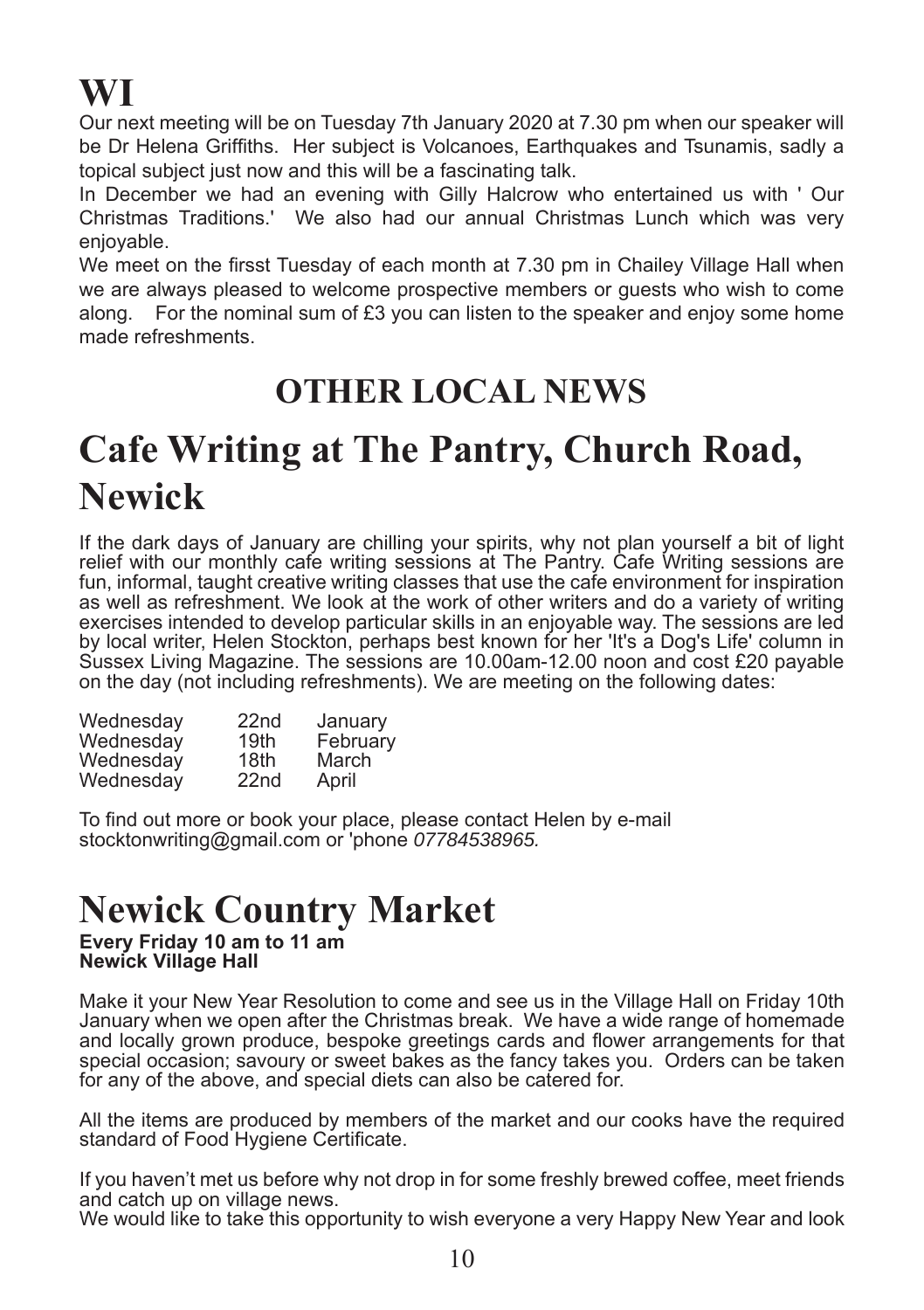forward to seeing you on the 10th. Further information *01825 722907*

### **Lewes District Citzens Advice**

Lewes District Citizens Advice expects January to be the year's busiest month for debt advice.

**Here are our six top tips to sort out your debts.**

**1. Work out how much you owe** - Make a list of who you owe money to and add up how much you need to pay each month.

**2. Prioritise your debts -** Your rent or mortgage, energy and council tax are called priority debts and these should always be paid first. Separate these and work out how much you owe.

**3. Work out how much you can pay** - Add up your essential living costs, such as food and housing and taking away these from your income. Any money you have spare can be put towards your debts. Citizens Advice budgeting tool can help.

**4. Paying urgent debts** - You may have several priority debts and can't pay them all. Contact all your creditors to find out if you negotiate. Always pay priority creditors who are taking action against you.

**5. Paying non-urgent debts** - If you have any money left after paying priority debts, consider getting a free debt-management plan. You'll make one monthly payment to the plan provider, who will handle paying your creditors. Or contact your creditors and offer them what you can afford to pay.

**6. If you can't pay your debts -** If you've got little or no money spare to pay your priority debts seek advice from us straight away.

For information and advice, call us on 03444 111444, visit one of our offices in Newhaven, Lewes or Seaford or check out our website www.lewesdistrictcab.org.uk for further details.

#### **The Arts Society, Uckfield, Lewes & Newick**

#### **Big Ben Stories and Restoration by Tim Redmond January 8th 2.30 at the Civic Centre Uckfield**

Big Ben one of London's best loved landmarks was completed in 1859 and named the entirely unoriginal name 'The Clock Tower.' Happily it has always been known after the tower's largest bell, weighing in at a staggering 13.5 tons. Renovations have to date silenced its mighty toll, but hopefully normal service will resume in 2021.

Tim Redmond will be telling us all about Big Ben and its history up to the present day. He is very knowledgeable on the subject having been a London Tour Guide for many years. He has appeared in many UK and overseas documentaries and his many guests on tours of the clock tower have included people such as Michelle Obama and Bill Gates.

Cost is £7 on the door for non-members. If you need any further information, please go to our web site.

*Happy New Year! Annette Shelford*